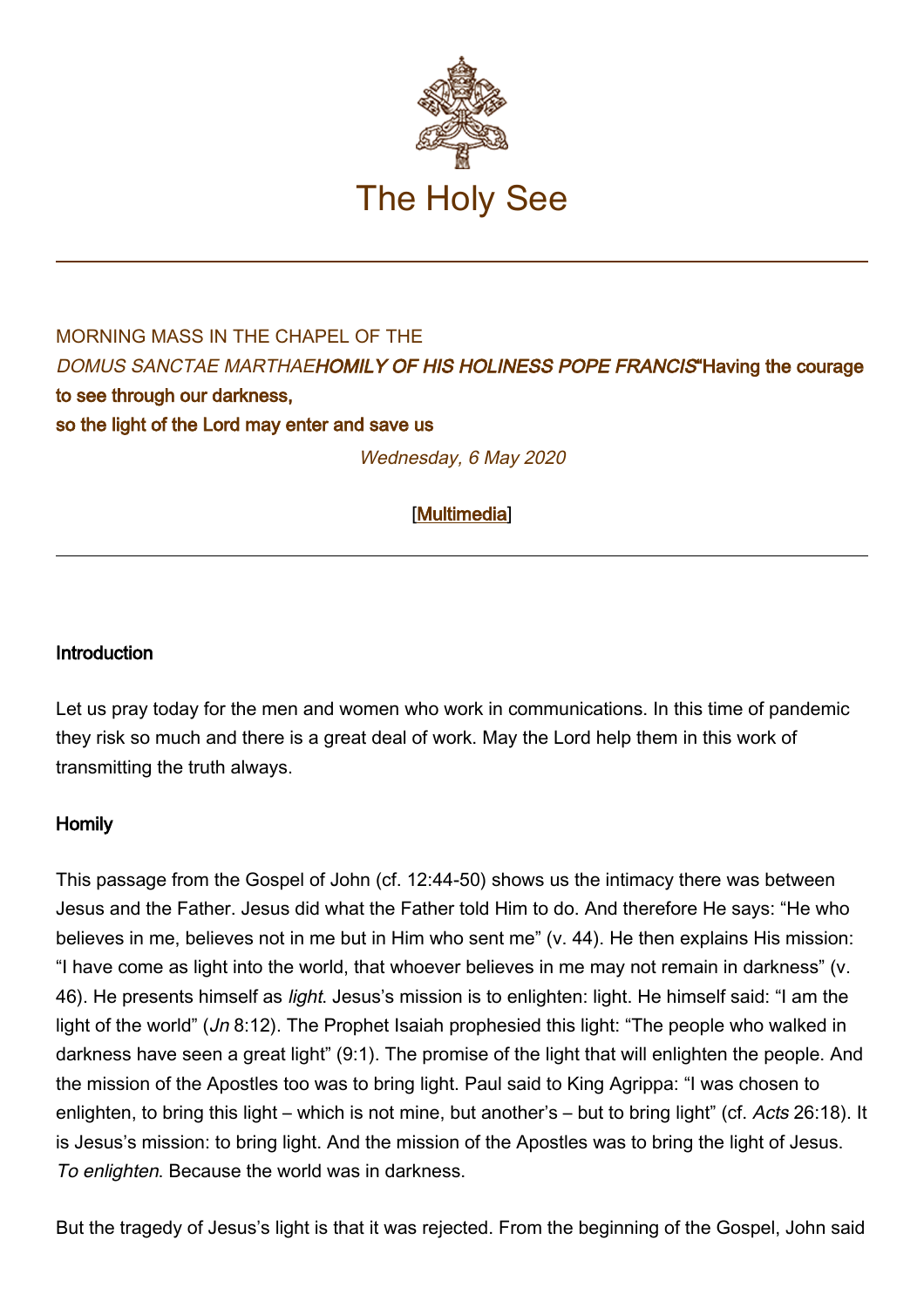it clearly: "He came to His own home, and His own people did not welcome Him. They loved darkness more than light' (cf. Jn 1:9-11). Being accustomed to darkness, living in darkness: they did not know how to accept the light, they could not; they were slaves to darkness. And this would be Jesus's continuous battle: to enlighten, to bring the light that shows things as they are, as they exist; it shows freedom, it shows truth, it shows the path on which to go with the light of Jesus.

Paul had this experience of the passage from darkness to light, when the Lord encountered him on the road to Damascus. He was blinded. Blind. The Lord's light blinded him. And then, when a few days had passed, with baptism, he regained the light (cf. Acts 9:1-19). He had this experience of passing from darkness, in which he was, to the light. And our passage too, which we received sacramentally in Baptism: for this reason Baptism was called, in the first centuries, the Illumination (cf. Saint Justin, Apology I, 61, 12), because it gave you the light, it "let it enter" you. For this reason, in the ceremony of Baptism we give a lit blessed candle, a lit candle to the mother and father, because the little boy or the little girl is enlightened.

Jesus brings light. But the people, His people rejected it. They were so accustomed to the darkness that the light blinded them, they did not know where to go... (cf. Jn 1:1-11). And this is the tragedy of our sin: sin blinds us and we cannot tolerate the light. Our eyes are sick. And Jesus clearly states it in the Gospel of Matthew: "If your eye is not sound, your whole body will be unsound. If your eye sees only darkness, how great is the darkness within you!" (cf. Mt 6:22-23). Darkness… And conversion is passing from darkness to light.

But what are the things that sicken the eyes, the eyes of faith? Our eyes are ill: what are the things that "drag them down", that blind them? Vices, the worldly spirit, pride. The vices that "drag you down" and also these three things – vices, pride, the worldly spirit – lead you to associate with others in order to remain secure in the darkness. We often speak of "mafias": this is it. But there are "spiritual mafias"; there are "domestic mafias", always, seeking someone else so as to cover yourself and remain in darkness. It is not easy to live in the light. The light shows many ugly things within us that we do not want to see: vices, sins… Let us think about our vices; let us think about our pride; let us think about our worldly spirit: These things blind us; they distance us from Jesus's light.

But if we start to think about these things, we will not find a wall, no. We will find a way out, because Jesus Himself says that He is the light, and also: "I have come into the world not to condemn the world, but to save the world" (cf. Jn 12:46-47). Jesus Himself, the light, says: "Take courage: let yourself be enlightened; let yourself see what you have within, because I have come to lead you forth, to save you. I do not condemn you. I save you" (cf. v. 47). The Lord saves us from the darkness we have within, from the darkness of daily life, of social life, of political life, of national, international life… There is so much darkness within. And the Lord saves us. But He asks us to see them, first; to have the courage to see our darkness so that the Lord's light may enter and save us.